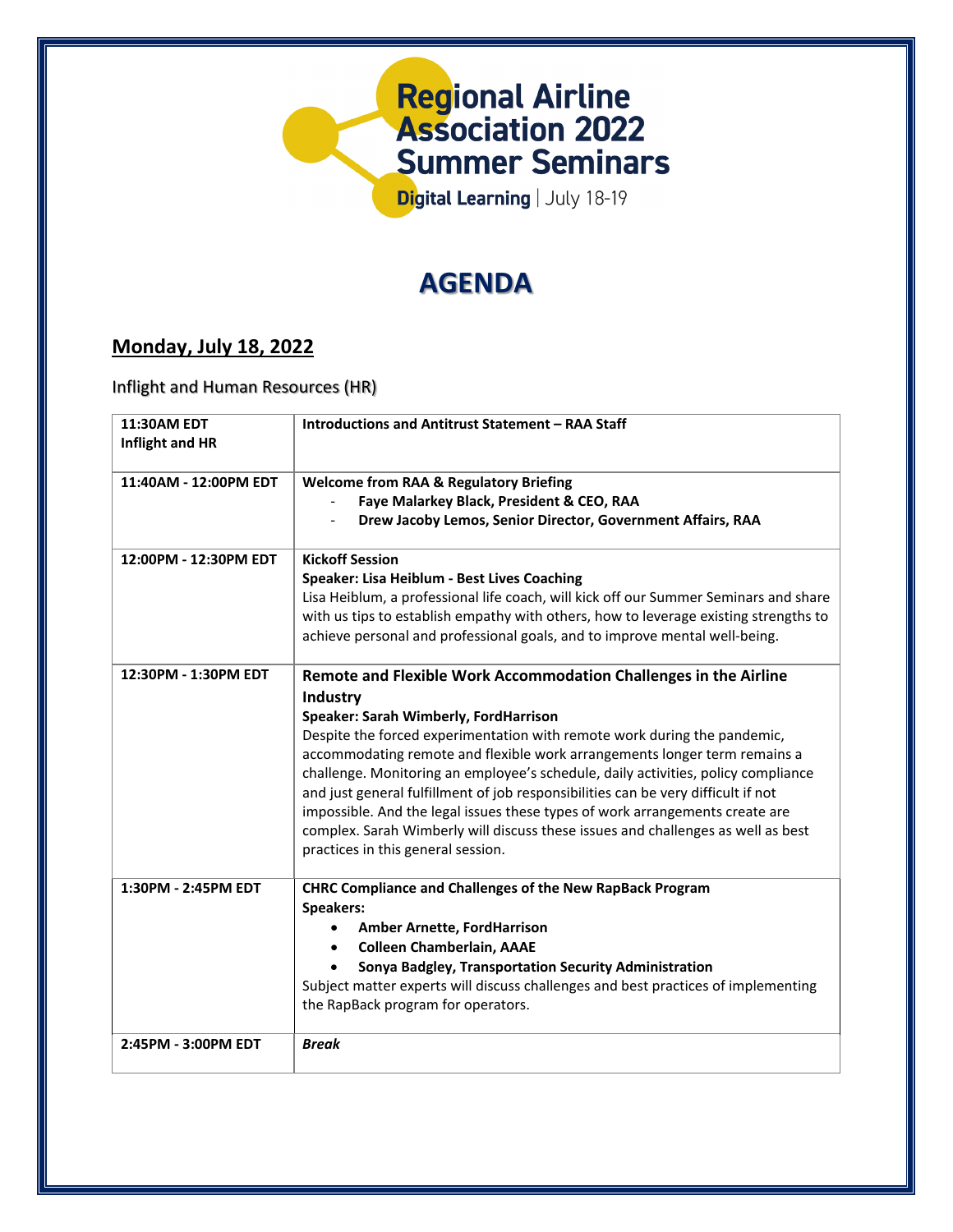### **RAA "Virtual" Summer Seminars July 18-19, 2022**

| 3:00PM - 3:45PM EDT | <b>Regulatory Update &amp; Cabin Safety</b>                                    |
|---------------------|--------------------------------------------------------------------------------|
|                     | Speakers:                                                                      |
|                     | DK Deaderick, AFS-220, FAA                                                     |
|                     | Tiffany LaTour, AFS-220, FAA                                                   |
|                     | FAA subject matter experts will update on the following:                       |
|                     | The communication and coordination required when accommodating seatbelt        |
|                     | exemptions for special needs passengers.                                       |
|                     | The Special Emphasis Enforcement Program (unruly passengers).                  |
|                     | Managing carry-on bags in accordance with Ops Spec A011.                       |
|                     | Improving the quality of exit seat briefings in accordance with Ops Spec A022. |
|                     | Managing extended delays (DOT).                                                |
|                     | Managing and reporting requirements for intoxicated passengers that create a   |
|                     | disturbance.                                                                   |
|                     | Improving passenger safety education (AC 121-24D).                             |
| 3:45PM -5:00PM EDT  | Ask the Attorney (HR Focus)                                                    |
|                     | Speakers:                                                                      |
|                     | Sarah Wimberly, FordHarrison                                                   |
|                     | <b>Nancy Holt, FordHarrison</b><br>٠                                           |
|                     | Jacki Thompson, FordHarrison                                                   |
|                     |                                                                                |
| 5:00 PM EDT         | <b>Webinar Concludes</b>                                                       |

**AGENDA**

# **Tuesday, July 19, 2022**

#### Inflight, Human Resources (HR) & Drug & Alcohol Testing

| <b>11:00AM EDT</b>    | <b>Introductions - RAA Staff</b>                                                                                                                                                                                                                                                                                                                                                                                                                                                                                                                                      |
|-----------------------|-----------------------------------------------------------------------------------------------------------------------------------------------------------------------------------------------------------------------------------------------------------------------------------------------------------------------------------------------------------------------------------------------------------------------------------------------------------------------------------------------------------------------------------------------------------------------|
| 11:10AM - 12:30PM EDT | Transforming Company Culture Through DEI Strategies - Challenges & Best<br><b>Practices</b><br>Speakers:<br><b>Steven Jarrett, PSA Airlines</b><br><b>Christine Wampach, PSA Airlines</b><br><b>Nancy Holt, FordHarrison</b><br>Amy Taute, Horizon Air<br>This year, we continue our discussion on Diversity, Equity, and Inclusion (DE&I) and<br>bring our view from 30,000 feet to ground level. We will focus on any relevant<br>regulations, how to implement and sustain a DEI program and planning strategies<br>to fill positions that opened during COVID-19. |
| 12:30PM - 4:00PM EDT  | Parallel Sessions - see separate agendas below:<br><b>Drug &amp; Alcohol Testing</b><br>InFlight & HR                                                                                                                                                                                                                                                                                                                                                                                                                                                                 |
| 4:15PM - 5:00PM EDT   | Ask the Attorney (HR Focus)<br><b>Speakers:</b><br>Sarah Wimberly, FordHarrison<br><b>Nancy Holt, FordHarrison</b><br>Jacki Thompson, FordHarrison                                                                                                                                                                                                                                                                                                                                                                                                                    |
| 5:00PM EDT            | <b>Webinar Concludes</b>                                                                                                                                                                                                                                                                                                                                                                                                                                                                                                                                              |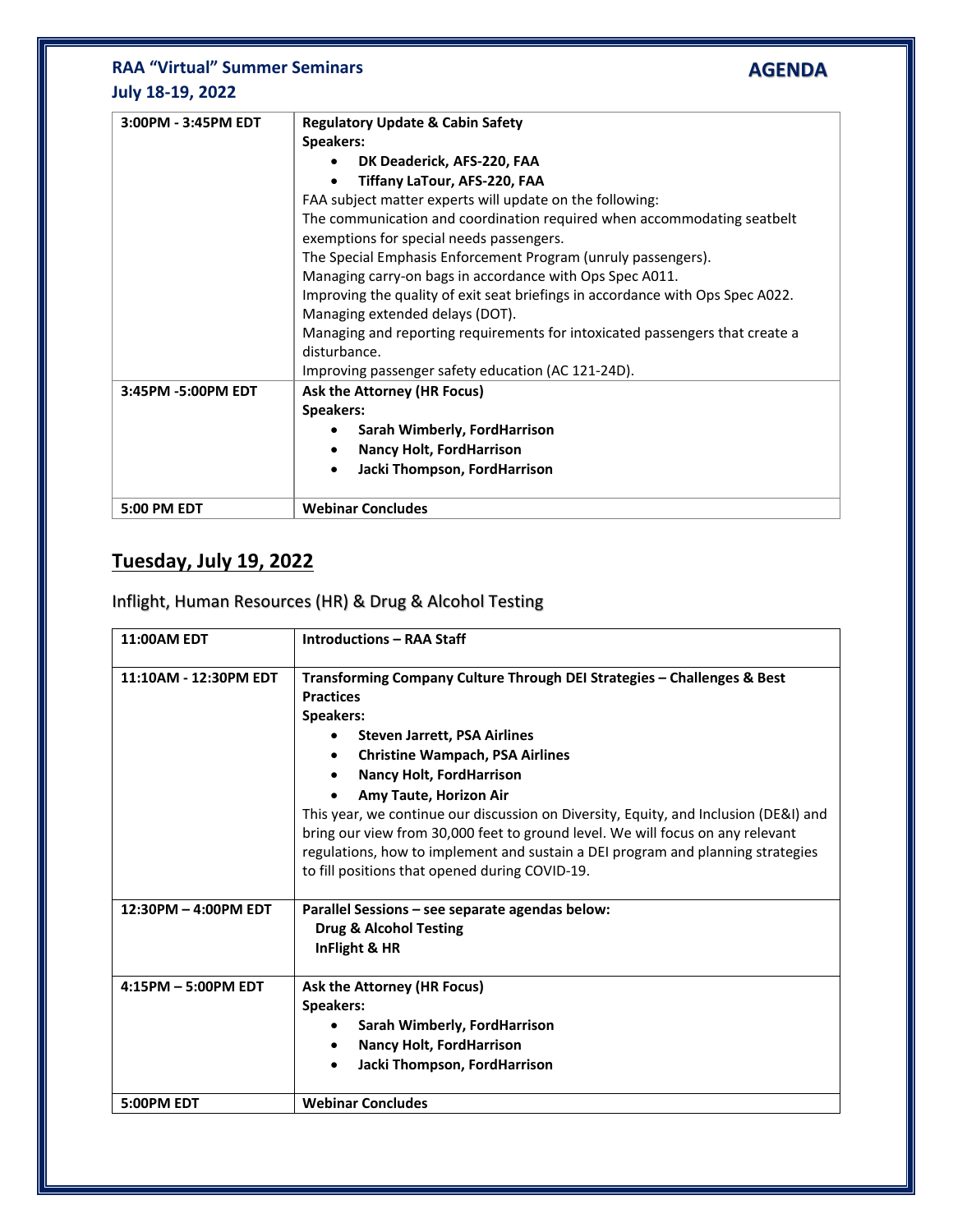### **RAA "Virtual" Summer Seminars July 18-19, 2022**

**AGENDA**

InFlight & HR Track

| 12:30PM - 1:30PM EDT | Challenges of the Pilot Shortage: Effects of Broken Employment Commitments<br>and Contracts<br><b>Moderator: Nancy Holt, FordHarrison</b><br>The only thing more difficult than finding a new, qualified pilot may be convincing<br>that pilot to stay employed long enough for your carrier to recoup the massive<br>financial incentives it had to offer to attract the pilot in the first place. Even<br>traditional disincentives, such as contractual penalties, do not seem to be effective<br>in convincing pilots to stay. So how do you manage the situation? Join Nancy Holt<br>for a discussion of the challenges, legal issues, and strategy options for managing a<br>very difficult situation.                                                                                         |
|----------------------|------------------------------------------------------------------------------------------------------------------------------------------------------------------------------------------------------------------------------------------------------------------------------------------------------------------------------------------------------------------------------------------------------------------------------------------------------------------------------------------------------------------------------------------------------------------------------------------------------------------------------------------------------------------------------------------------------------------------------------------------------------------------------------------------------|
| 1:30PM - 2:30PM EDT  | <b>Changes in the Background Screening Industry</b><br>Speaker: Marc Bourne, Vault Heath<br>Vault Health can provide RAA members a full suite of background screening<br>packages and options to support your hiring process. Join us for this session as we<br>cover topics like: A review of the Pilot Records Database (PRD) timeline and<br>changes you should have made to your Pilot Record Improvement Act (PRIA)<br>process, as well as readiness for upcoming changes; common issues carriers face as<br>they use the PRD and our best practices tips; and the challenges the industry faces<br>when it comes to obtaining information out of difficult jurisdictions like California,<br>Michigan, and Maine, including what options might be available to mitigate<br>unnecessary delays. |
| 2:30PM - 2:45PM EDT  | <b>Break</b>                                                                                                                                                                                                                                                                                                                                                                                                                                                                                                                                                                                                                                                                                                                                                                                         |
| 2:45PM - 3:30PM EDT  | <b>Focus on Aviation Crew Health Post Pandemic</b><br><b>Speaker: Richard Gomez, MedAire</b><br>In this presentation, participants will learn through aviation health data driven<br>cases, how the pandemic has affected crewmember health concerns and practices.<br>Participants will learn how training should address pre-travel related health<br>concerns and provide recommendations for healthy crew travel.<br>Participants will be provided with pre-travel tips addressing physical and mental<br>health in aviation.                                                                                                                                                                                                                                                                    |
| 3:30PM - 4:15PM EDT  | <b>Handling Unruly Passengers</b><br><b>Speakers:</b><br>Kristi Morley, Republic Airways<br>Thomas Kaminski, Alaska Airlines<br>A year has passed since the last presentation on the handling of unruly passengers.<br>Since then, the De-escalation Training Enhancement (DTE) Working Group (WG) of<br>the ACT ARC has provided its recommendations to the FAA. This presentation and<br>Q&A session will discuss the recommendations of the DTE WG.                                                                                                                                                                                                                                                                                                                                               |